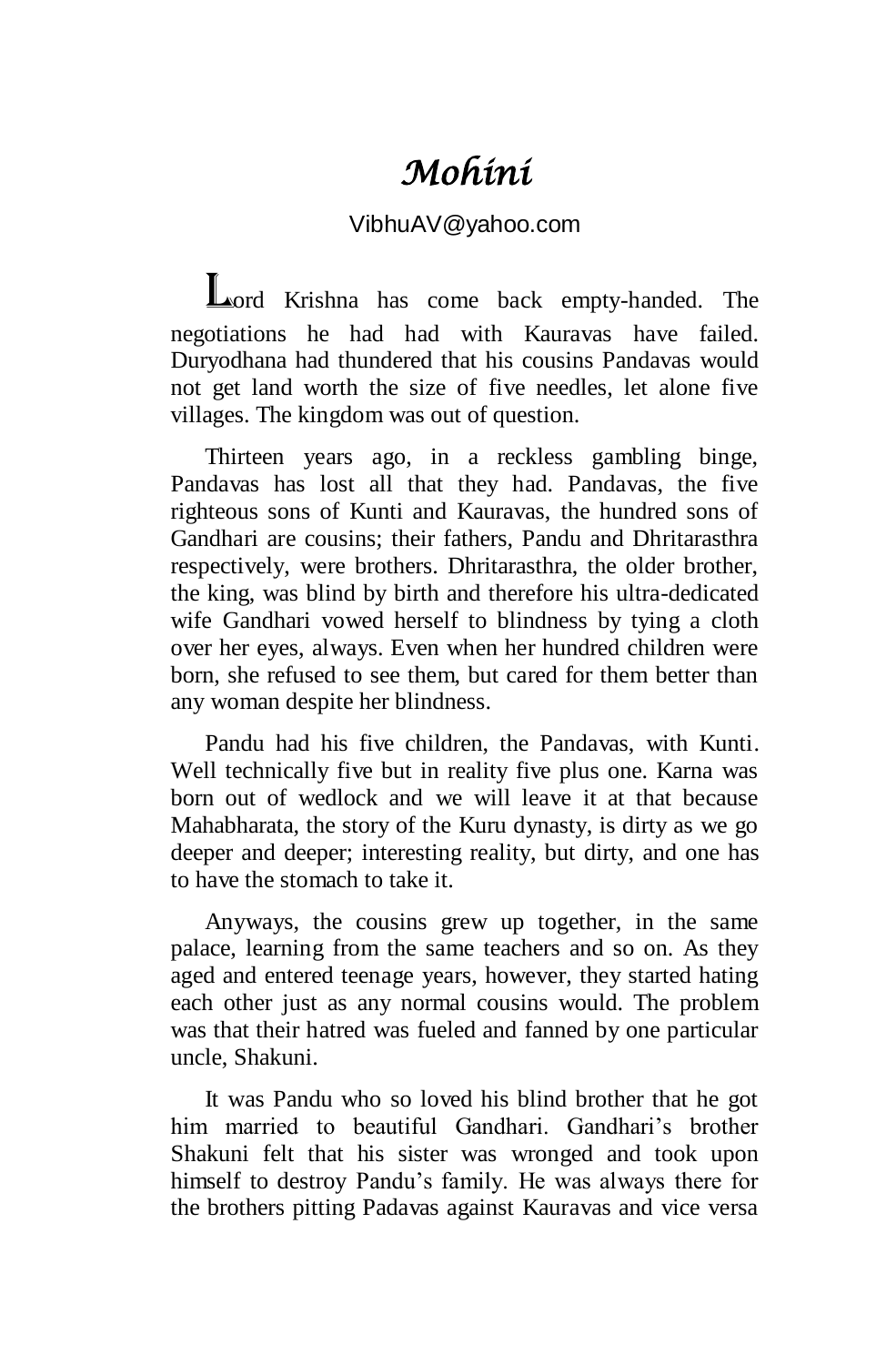and making sure the hatred between them reached epic proportions.

If you study Mahabharata all the way back to its origin and all the way to its ultimate conclusion, you will notice that there is a definite and extremely interesting relation and reason for each and every event that happens. In fact, in hind sight, it appears that there was no other way Mahabharata could have happened; it was destined to unfold that way; even the Gods could not have stopped it.

Yudhistira, also called as Dharmaraya – the righteous one – was the eldest Pandava. Like everyone in this world, he too had a weakness – gambling, compulsive gambling. And it is this weakness that Shakuni used as his ultimate ace card to push Padavas to lose everything. One night, when the cousins were betting each other in game after game of all-night game of dice, Shakuni played his tricks. Every throw of the dice by Yudhistira was going wrong. But just like every true gambler, he believed the next throw would be a winner. He bet his clothes, then his jewelry and lost them to Duryodhana. He then bet his four brothers and Shakuni made sure he lost them all. Sanity did not strike him because, remember, he was a true gambler. He bet his kingdom, the part that was to be his, and lost that too. Still, he believed he could win and bet himself and rolled the dice. No! Fate, you see, is ruthless! He lost. He had lost everything he had and, dejected, got up to leave for he had nothing left in his possession. Not his brothers, not his kingdom, not even himself, not even the clothes he was wearing – nothing, and so he rose to leave, head hung low.

At that moment, Shakuni stabbed his bluntest dagger with all the force – that was the magnitude of hate Shakuni had against the Pandavas – and twisted it deep inside Yudhistira and turned the brothers into living corpses, at least for the next thirteen years. The sly Shakuni reminded Yudhistira that he had one more thing left in his possession that was not lost – his wife! Actually the Padavas' wife, for Draupadi was the wife of all the five brothers. And like a sinking man clutching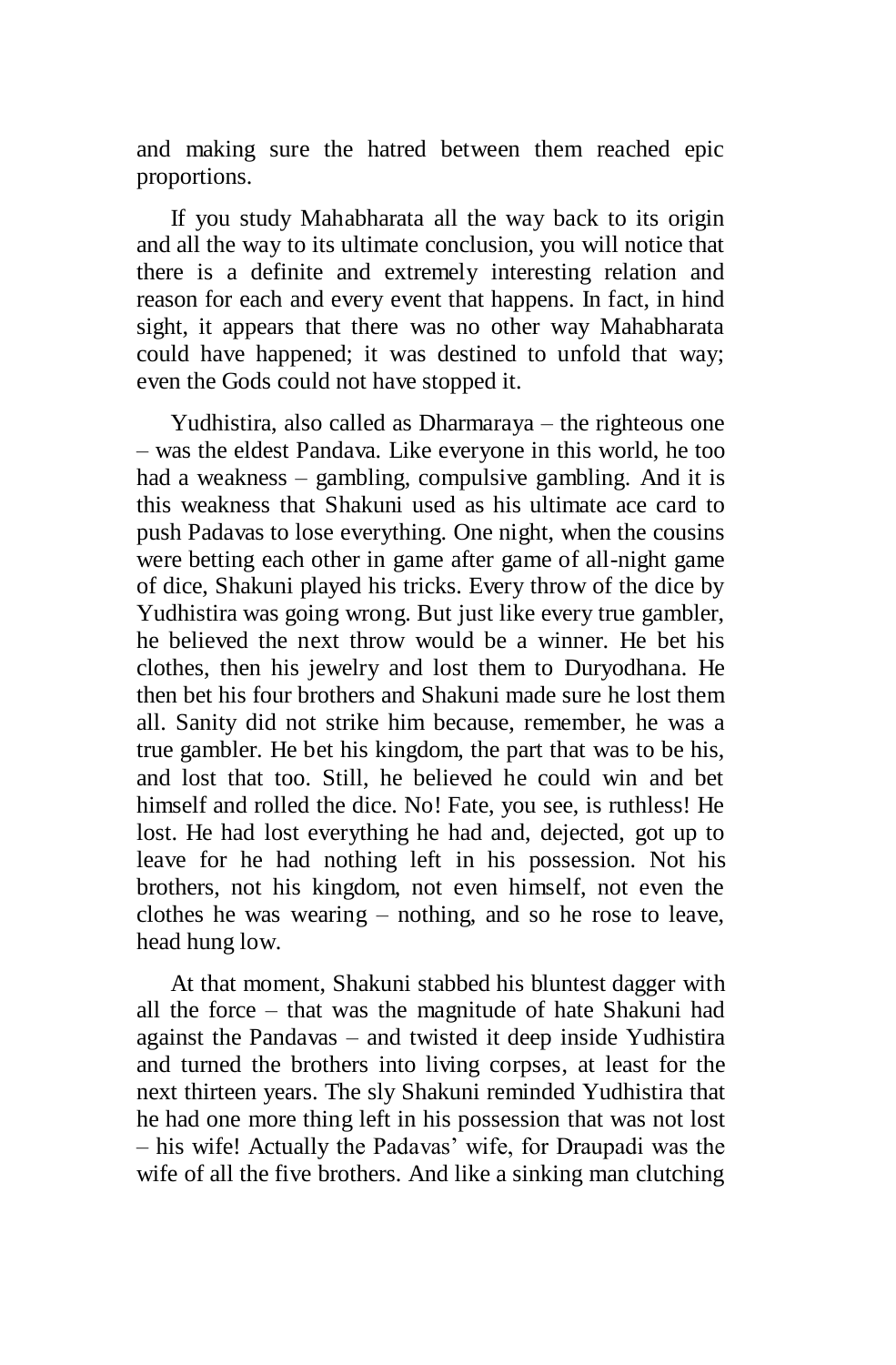to a straw, Yudhistira thought he had one more chance to win, and fell for the foxy bait like a ton of bricks.

He bet his wife and made every man hang his head in shame and weep.

As you might have guessed, he lost. Dushasana, the second of the Kaurava brothers, on Duryodhana's command dragged Draupadi by her hair into a court full of shameless, ogling men and went on to disrobe her. Even the shameless cast their sights downwards. Her mighty husbands were helpless because she had been lost in a stupid game of dice, and all they could do was look downwards, clenching their fists in impotent rage. Even the Gods, as I said earlier, could not stop.

But the Gods did intervene. When the evil reaches disproportionate levels, Gods will not sit quietly. Mother Nature knows how to take care of herself; that is one of the main morals of Mahabharata. When Draupadi was spinning fast as her sari was disrobed by Dushasana, as her honor was being brought to question, Lord Krishna heard her prayers and performed his miracle. The sari grew and grew and grew until evil Dushasana fell down, exhausted. Draupadi cursed Duryodhana and how the curse becomes true is a grand story that had to wait for thirteen more years, after the Mahabharata war.

Draupadi let her long hair, by which Dushasana had dragged her, loose for thirteen years. After the war, which Kauravas lost, Duryodhana flees and hides in a lake. Bhima, the middle Pandava and one of Draupadi's husbands, pulls out the sweating Duryodhana – yes, sweating in the lake; he was so frightened – and in the one-on-one wrestle which ensues, shatters Duryodhana's thigh with a massive blow with his mighty mace and brings the blood from the thigh to anoint Draupadi's hair and pacify her. Why the thigh? For, the arrogant Duryodhana had the temerity to taunt Draupadi to "come sit on my lap, because your husbands have failed you." Hell hath no fury like a woman wronged.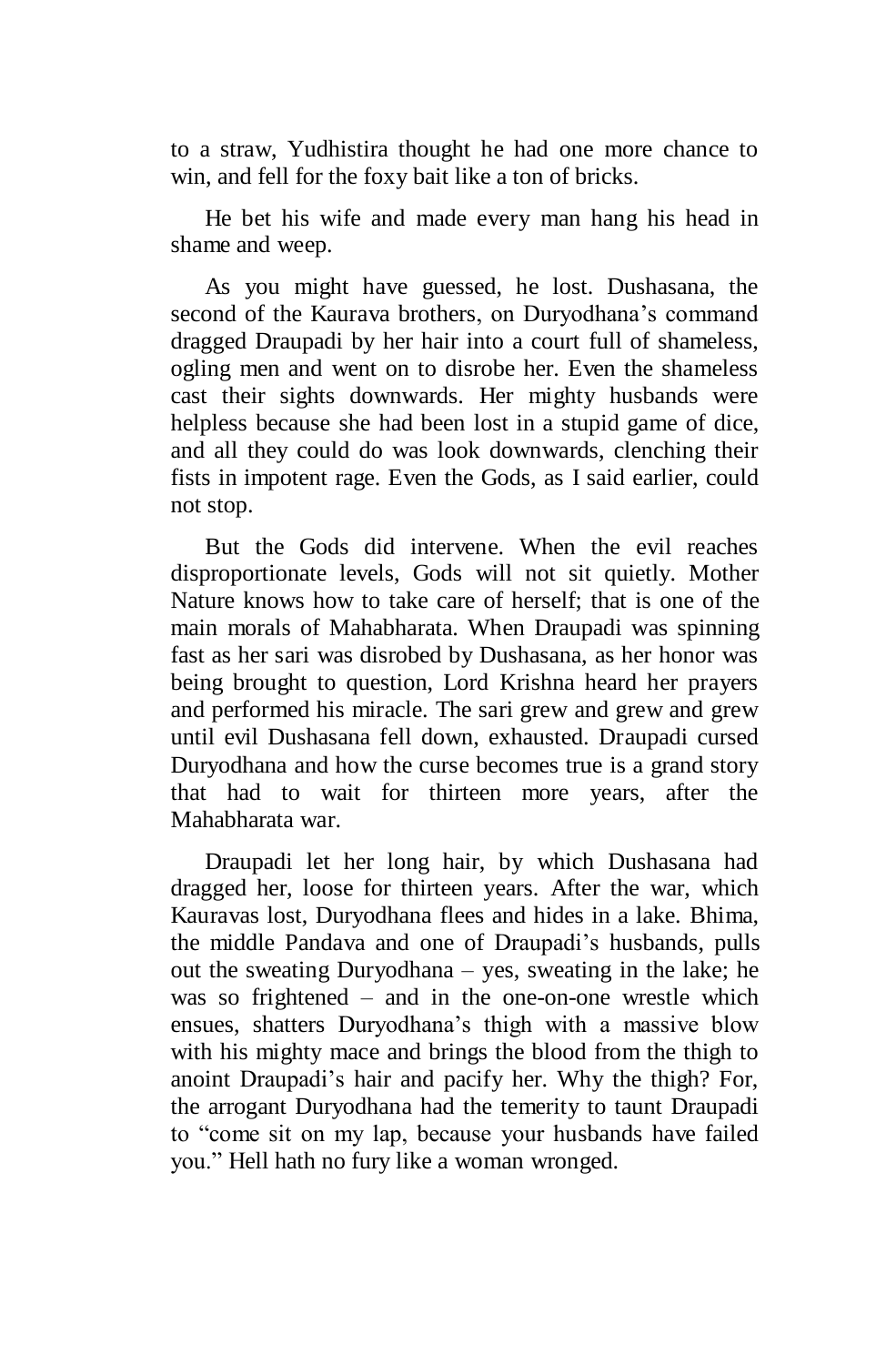Since the Pandavas had lost it all, they had to give up their kingdom, riches and good life and go live in a forest for twelve years, followed by a year in incognito. At the end of the thirteen years, having satisfied all the requirements, they came back to Kauravas and begged for their kingdom back. They were denied. By now, Padavas' ego had died down considerably and they were willing to settle for five villages instead and sent their benefactor, Krishna as their emissary to negotiate for it. Duryodana, the eldest Kaurava, said no, not five villages, not even land the size of the ends of five needles, he thundered. Fools rush in where angels fear to tread. Fate, you see, had to play its role; how else could the evil Kauravas be punished? After all, Mahabharata is the lore of the victory of the righteous over the evil.

So Krishna, the God, has come back empty handed. He could have changed the turn of events but he did not. Strange are the ways of Gods, and fate.

Now that all diplomatic avenues had been tried and failed, Padavas had no other recourse but to wage a war. But isn't it unethical and immoral to wage a war against your own cousins, against your own blood relation? Against those with whom you had played and grew up with, and that too for a small piece of land? Pandavas were in a dilemma. That's when Lord Krishna preaches his famous Bhagavad Gita and expounds the meaning of Duty – as a greater idea of Dharma – to Pandavas and in particular to Arjuna, the second of the Pandavas.

The essence of the Gita is that one has to do what is right without worrying about the fruits of your actions. Surrender the whole body and soul and the results to Him. Apprehension of results breeds inaction, and inaction is worse than evil action. Mahabharata is a *Dharma-Yudda*, the holy, righteous war, not for land but of right over wrong. What gets killed in the *Dharma-Yudda* is only the body, but the soul lives forever. With these words of wisdom, Padavas are convinced that they are doing the right action and are ready to go forth with their mission.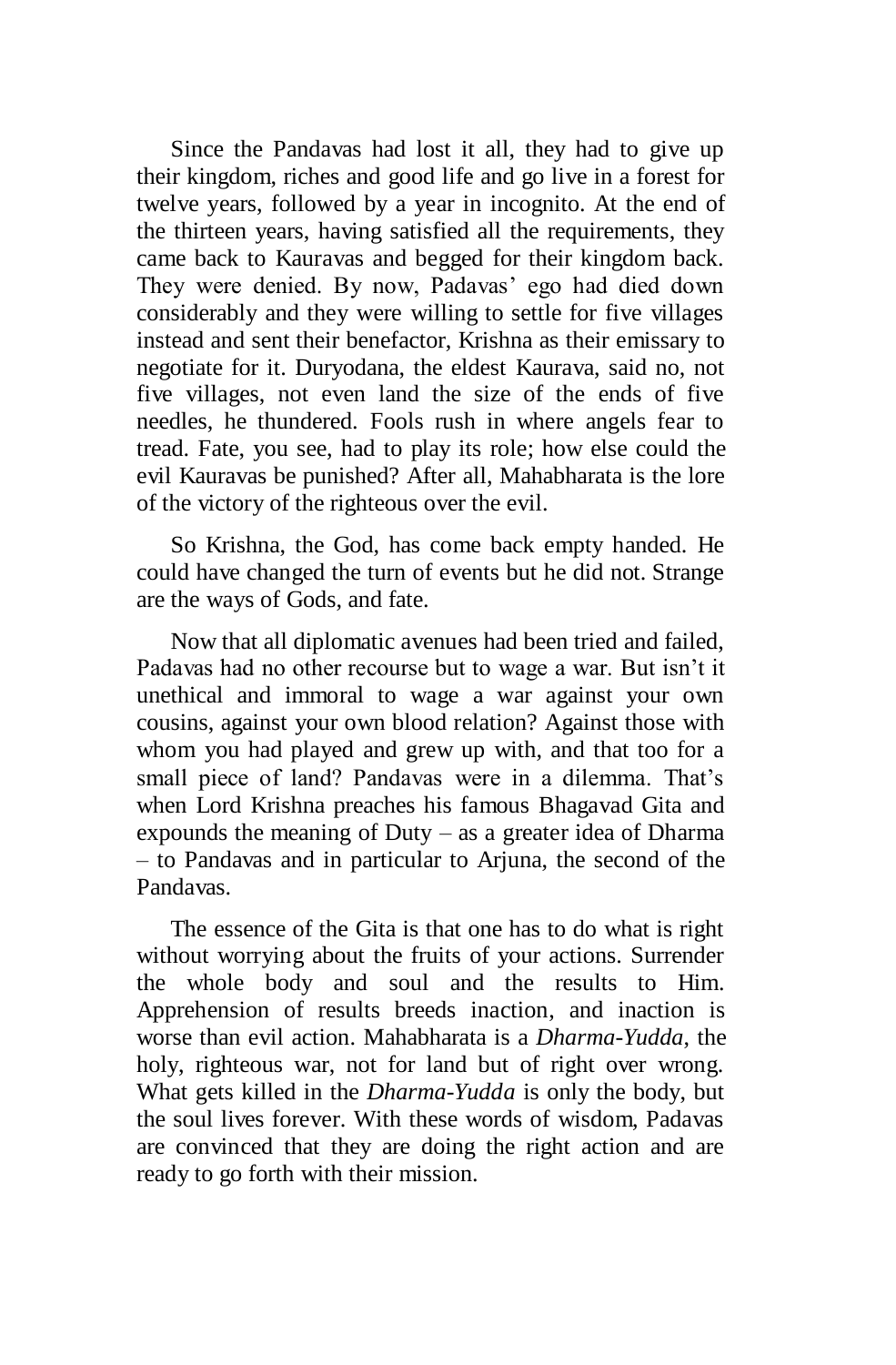$\mathbf{O}_n$  the cusp of such a great eighteen-day Mahabharata war, we start this little folklore.

In Hinduism, the religion with 330 million Gods, there is a God for everything. A God for education, wealth, hills, fire, clouds, rain, love, death, everything. There is even a Goddess of wars, Kali, and she had to be made happy so that the Pandavas could win the war. Someone had to be sacrificed, but he had to be a brave warrior. Since Mahabharata was a war of convictions, there was no dearth of brave souls but in the end, three stood out. They were Lord Krishna, Arjuna the second Pandava and the young and flamboyant Iravan.

Who is Iravan?

When the Pandavas were banned into the forest for twelve years, there are many interesting events that take place. Each one tests their strength, physical as well as mental, and their belief in what is right. Each test makes them stronger for the Dharma-Yudda which of course, they did not anticipate.

One day, when the Padavas were resting under a tree in the forest, they saw a herd of animals suddenly run heltershelter; the birds started flying scared. They seemed to be aware of some strange happening nearby. Soon, there was a crackling sound and smell of burnt wood. The forest was on fire! The five brothers with their wife started running, but they soon heard a voice pleading them for help. The brave men that they were, they stopped to hear and help and realized it was the Naga Sarpa, the snake God who was calling to them. He could not slither faster than Agni, the fire God who, for some reason, wanted to devour the forest; maybe too many *rishis* were doing too many *yagnas* and feeding him too much ghee. Agni wanted to soothe his stomach and was jumping from branch to branch, tree to tree and voraciously consuming the forest. Arjuna single handedly fought the fire and rescued the snake God and his family including his daughter, Ulupi, the snake princess.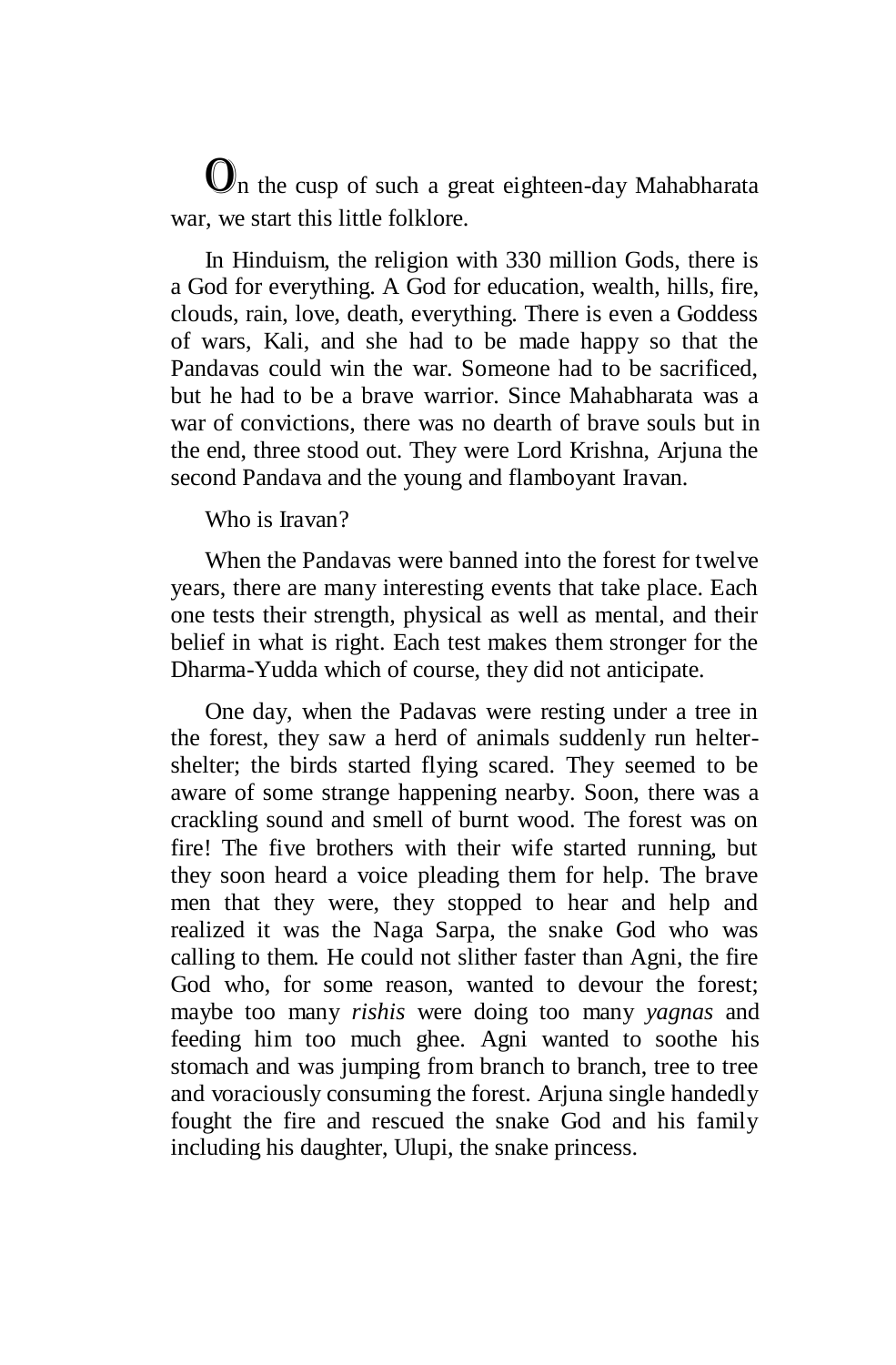The Naga Sarpa was of course very thankful to Arjuna, but Ulupi was enamored by the dark, handsome and mighty debonair, Arjuna. She expresses her wish to marry him but Arjuna is vowed to monogamy, to Draupadi. But in Mahabharata, every rule has an exception. Ulupi believes that she is entitled to have what she likes and smuggles him into the underworld of serpents. There, in an intoxicated stupor, he spends time with Ulupi, and the result is a brave son, Iravan. Soon, coming to his senses, he takes leave of Ulupi to return to the lamenting Chitrangada whom he had married based on some other loophole. Ulupi, later on, helps care for Babruvahana, the son of Arjuna and Chitrangada. I had warned you upfront that the roots of the characters of Mahabharata are dirty and one should have the stomach to take it. But the important part for this story is Iravan, the son of Arjuna and the snake princess, Ulupi.

 $\mathbf{S}_0$  who among the three should be sacrificed to the Goddess of wars? It could not be Krishna because he was after all, a God himself, and Arjuna had to be there to destroy the evil Kauravas. So it fell upon Iravan the brave son of Arjuna.

When Iravan was informed that he was the chosen one, he was filled with joy. The joy was that he was even considered, let alone selected, for such an important task; the joy that he could contribute to the victory of right over evil, joy of martyrdom and he agreed wholeheartedly. But he wanted some of his own wishes to be fulfilled and asked for three boons. One was that he wanted to participate in the war for at least three days. The second boon he wished was to be able to witness the Mahabharata war in its entirety. And the third and final wish was that he wanted to be married before death so that he could get a funeral rather than a burial which was what a bachelor would get.

The elders agreed to all the three boons and set about looking for a wife. The trouble was, in the middle of the battlefield, there weren't any suitable women. After much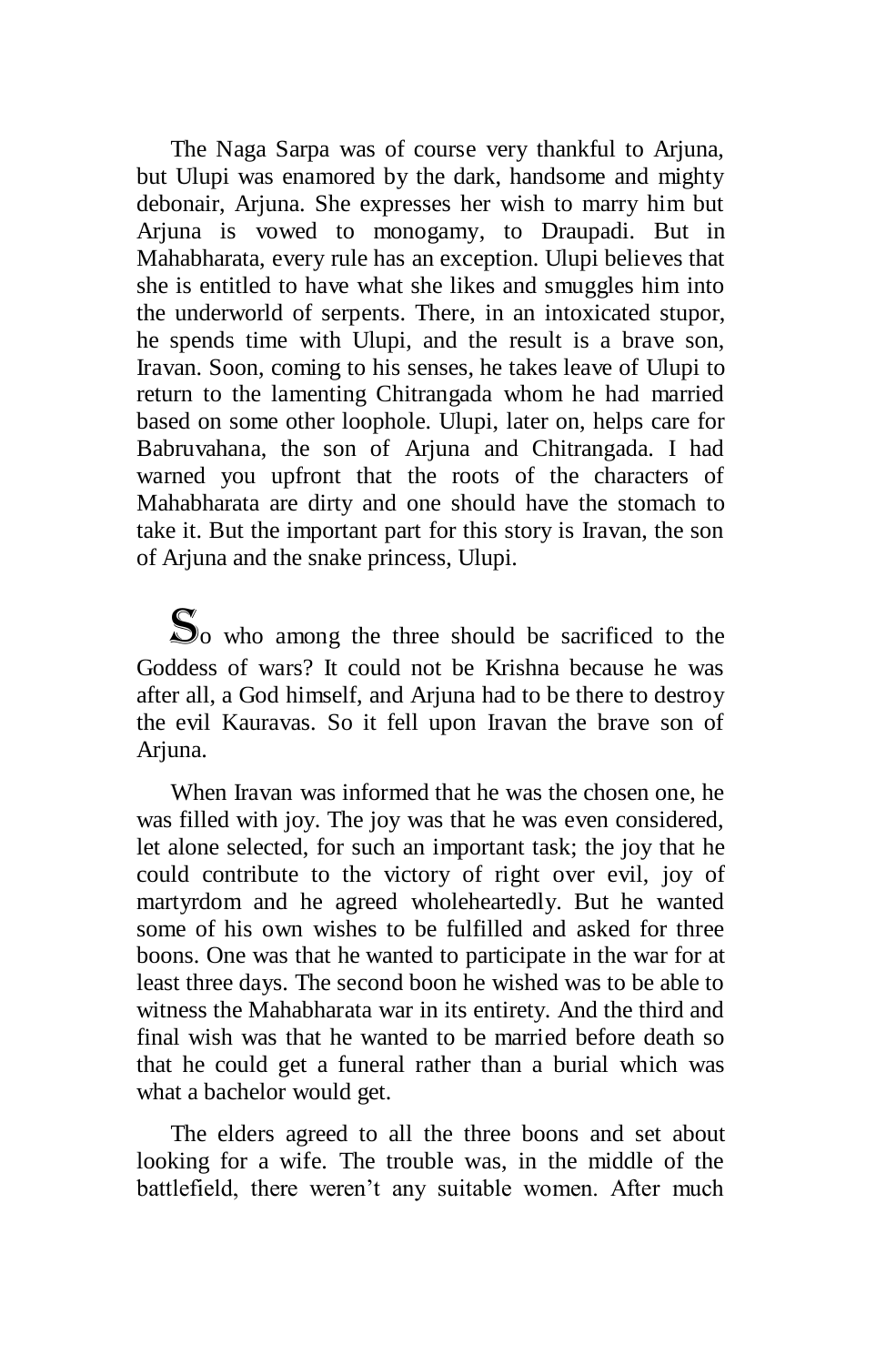thought, it was decided that Krishna, himself an avatar of Vishnu, would transform himself into a maiden. Accordingly, Krishna transformed into Mohini, a beautiful lady!

And what a beauty she was! Not only beautiful but extremely seductive from head to toe! Iravan was elated but had to hold his horses because Lord Shiva, one of the Hindu Trinity, whose eyes fell on Mohini was smitten by her and he wanted her. Even though his consort, Parvathi, was by his side, Shiva forgets her and jumps around Mohini like a drunken monkey. He chases her all over, falling down many times and makes a fool of himself. Parvathi tries to chastise him, but his heart and head had gone south. Was it her curly, jet black locks of hair hanging down the sides of her bewitchingly cute face, adorning it? Or was it her stunning gait, or her beckoningly dark, bumblebee like eyes? Whatever it was, Shiva was swept off his feet. He accused her that she would kill him one day because her beauty takes away his breath. When Mohini giggled that away with her thousandwatt giggle, Shiva could take it no more. He went down on his knees and started begging Mohini to let him be her tresses so that he could caress her face all the time! Boundless – in magnitude as well as in pervasiveness – is the imbecility of the infatuated mind; it permeates amongst the Gods too. Or maybe his heart skipped a few beats and went to play *jokali* (swing) on her shimmy-shimmy shimmering *jumki* (dangling earrings) that she was wearing, we don't know. Eventually Shiva catches Mohini, but sanity strikes him just in time in the form of a sharp glance from Parvathi, sharper than a rock thrown at him, which made his heart shudder with fear and he lets go of Mohini. A calamity was averted.

There were other uses of Mohini's beauty. The Gods and demons had just discovered that nectar, the elixir of life, was to be found at the bottom of the ocean and had churned it out with Mount Mandaranchal as the dasher (churning tool). However, the Gods had no intensions of sharing the nectar with the demons, and sought the help of Mohini. Mohini suggested that the Gods should line up on one side, and the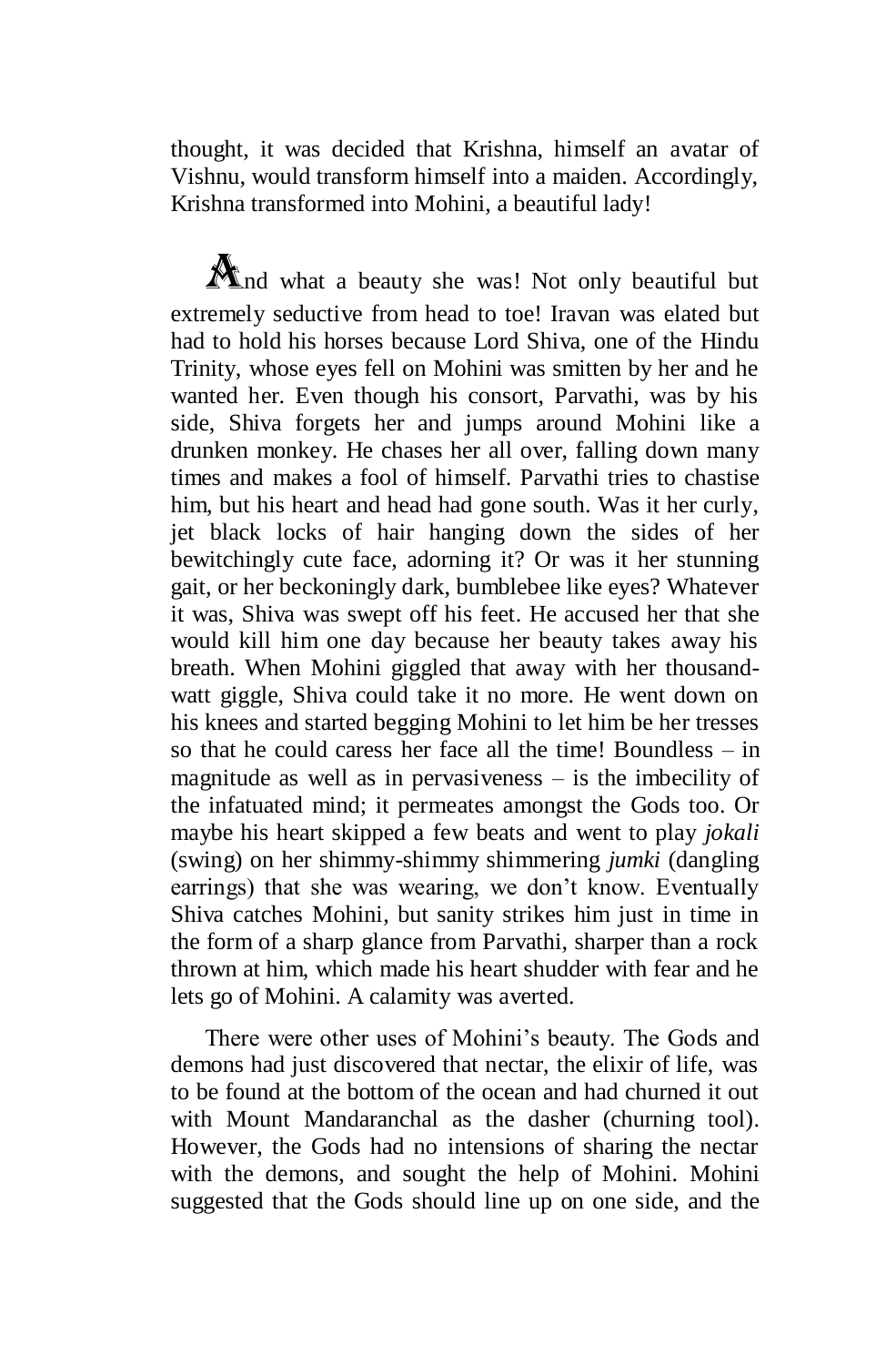demons on the other side, and she would serve them both. When Mohini came on scene and served, the demons went wild seeing her captivating beauty. Each one of them leapt from his spot, forgetting the bowl of nectar in front of him, and tried to grab the beautiful damsel. Mohini of course was adept at giving each of them a slip, but the bowl of nectar was jumped all over and spilt into the soil. It was too late when the demons realized what had happened and that's how Gods became immortal and demons, not!

Our Gods, you have to remember, are fair, especially Lord Shiva. Not only that, it is very easy to avail of his blessings; one simply has to have *Bhakti*, or total, unquestioned devotion. Many times, this fairness is misused by the demons such as Ravana, Bhasmasura and others who, despite their barbarous personalities, were ardent devotees of Shiva. Bhasmasura, for example, performed rigorous penance for many years and gets a boon from Shiva. The boon was that on whose ever head he placed his hand upon, they would burn into ashes. With this new found strength, one can image the havoc created by Bhasmasura, destroying his enemies, threatening people and looting them, or just having a barbarian pleasure. In fact he became so arrogant that he wanted to try it on Shiva himself, and Shiva had to run from him! He sought the help of Mohini and this time he behaves properly.

What does Mohini do? Of course she uses her beauty. She goes to Bhasmasura's den and humors him. The ugly looking demon with his huge potbelly and fang-like teeth melts like butter in front of her and follows her around, like a little puppy, acting chubby-chubby silly. Soon he starts imitating her walk, mannerisms and actions, and she starts dancing. The dance started slow and soon gained speed and Mohini soon became the dance, graceful and flirtatious, making her even more beautiful. Step for step Bhasmasura imitates her as well as he could, for he was never couth or agile for such a sophisticated artistry as dancing. She puts out her palm like a lotus flower, he does so. She swings her hips, he swings his. She rolls her eyes and dances her slender neck, he does the same. She stretches her leg and daintily touches the ground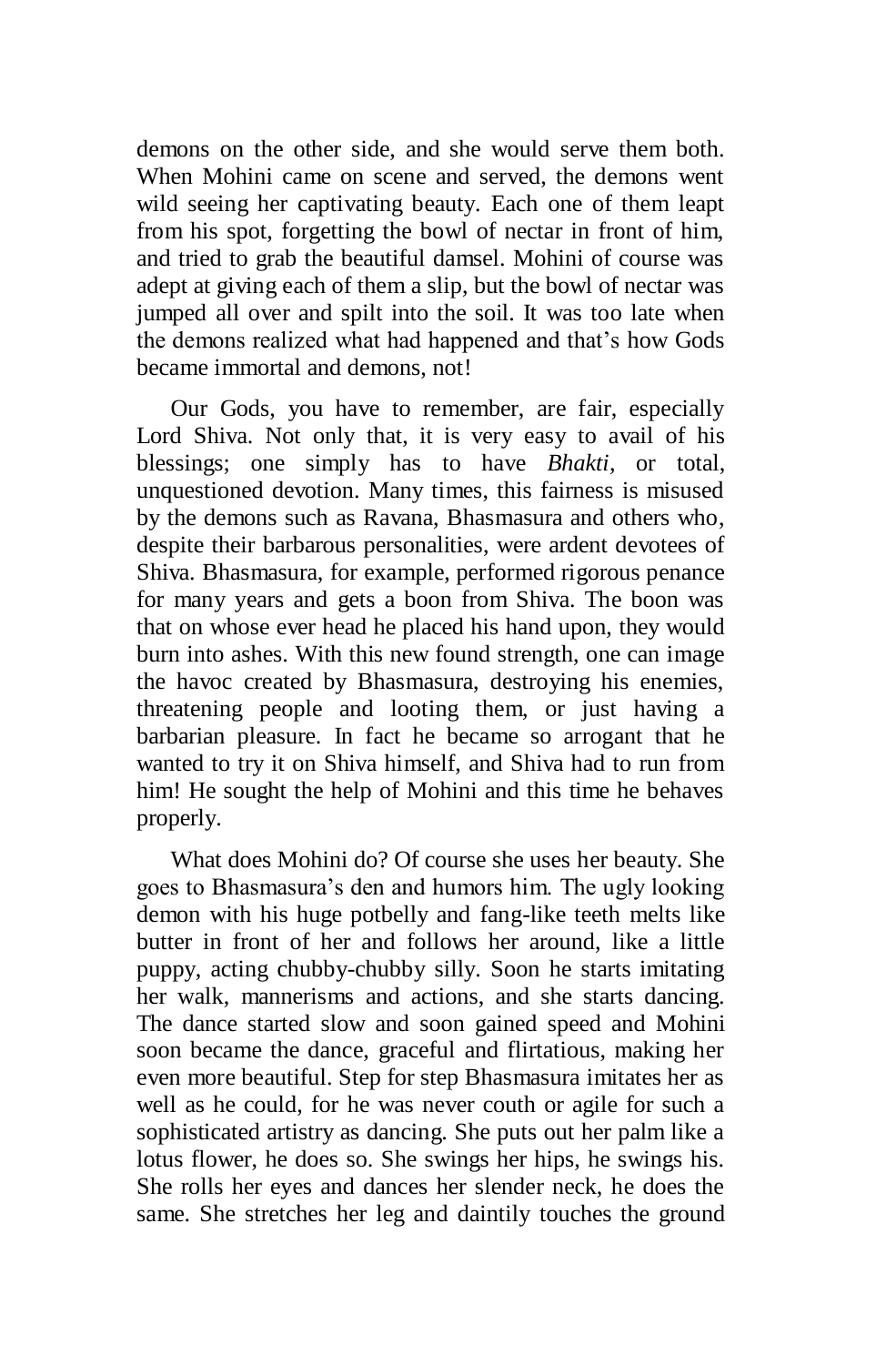with the tip of her toes; ditto. She raises her hand and sticks out her palm, he raises his. She raises her right hand over her head and lays it on it, with only the three middle fingers touching, thumb tucked in, and the little finger cutely sticking out; Bhasmasura follows suit and burns into ashes; end of story.

Men loose it all in front of a beautiful woman and become like dough that can be molded into anything; it is like a rebirth, if you are lucky that is, or else she could be your death knell.

**Lest** we forget, recollect that Mohini came into existence for Iravan who was waiting patiently. The two were married and spend few days and nights together and in that brief period, experienced all the bliss of a joyful married life. They loved and respected each other like there was no tomorrow. Pleased, Iravan is now ready for the noble sacrifice to Kali, the Goddess of wars.

A feast was arranged wherein everybody came and submitted themselves to the young couple, Iravan and Mohini. Iravan was treated like God and offerings such as fruits, milk, jewels, were made. There were lots of beautiful dances and music and festivities went on from morning to night. Iravan was worshipped with greatest devotion and was honored and thanked for his great sacrifice. He knew what was coming, but he did not show any fear or sadness. He was really, really ready.

The sacrificial platform was washed with water, milk and honey and decorated with beautiful flowers. It was worshipped with at most devotion and care by everybody, and the young couple themselves offered their prayers to the platform last. As the Sun sank low in the west, the auspicious time was chosen and Iravan, with his bride, was led to the sacrificial platform. He walked up to it, after prostrating to his knees to all the elders such as his father Arjuna, his uncles and teachers and taking their blessings.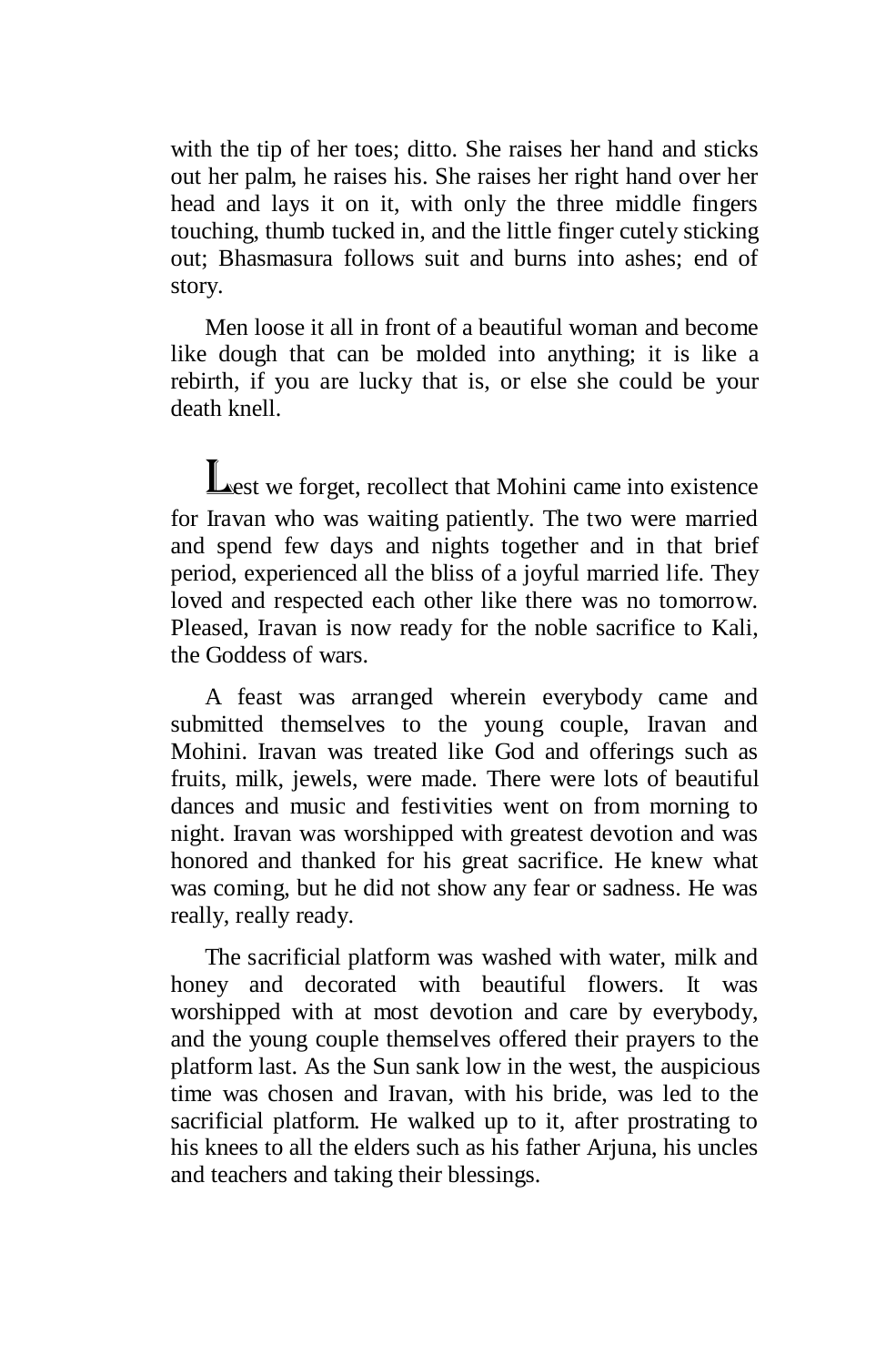The drums started picking up speed, rhythm and sound, not to mask away the sniffles but to invoke all the Gods and announce to them of the great sacrifice that is about to happen. All the Gods came and blessed Iravan and showered rose petals on him. He then embraced Mohini one last time and bid her goodbye, and placed his head on the platform. The executioner's sword dazzled in the red light of the evening Sun and came down on Iravan's neck. The pain was not felt because the Goddess of pain came running and scooped up all the pain from the body, and the head, and held it to her heart on her lap and soothed Iravan into a calm, painless and peaceful sleep.

Not a single tear was shed until then by anybody. But now, Mohini could not take it anymore. Her husband who loved her so much, for whom alone she was born, was dead. She let out a wail so loud that it reached the other side of the world, to the heavens and beyond. Like a possessed woman, she ran aimlessly from this man to that, bawling the plight of her husband and begging them to do something. Utterly devastated, she crumpled to her knees and beat her chest, unable to withstand the agony of death and prayed the Gods to give back her Iravan; she pulled her hairs out, scratched her face, dug her fingernails into her belly as if to pull out the guts, stretched out her arms at the heavens and pleaded "let me have him just one more day." She lamented that it was unfair for him to die so young, even if for a great sacrifice; she offered herself instead. She held on to Iravan and begged "please, please, come back. What have you done?"

The crying and wailing went on deep into the middle of the night. Exhausted, she fell down and went into a slumber only to wake up and start wailing all over again, as if her renewed cries with much more vigor would move the death God, Yama. Any other mortal woman would have cursed for taking her love away but, after all, Mohini was Goddess herself; she did not curse, but cried and cried until all her tears were dried up. As the wailing slowed down and her jeremiad stopped, the Sun God rose in the east. Lord Krishna had to take over and lead the Pandavas to victory. Mohini started transforming into Krishna. Her curly hair vanished